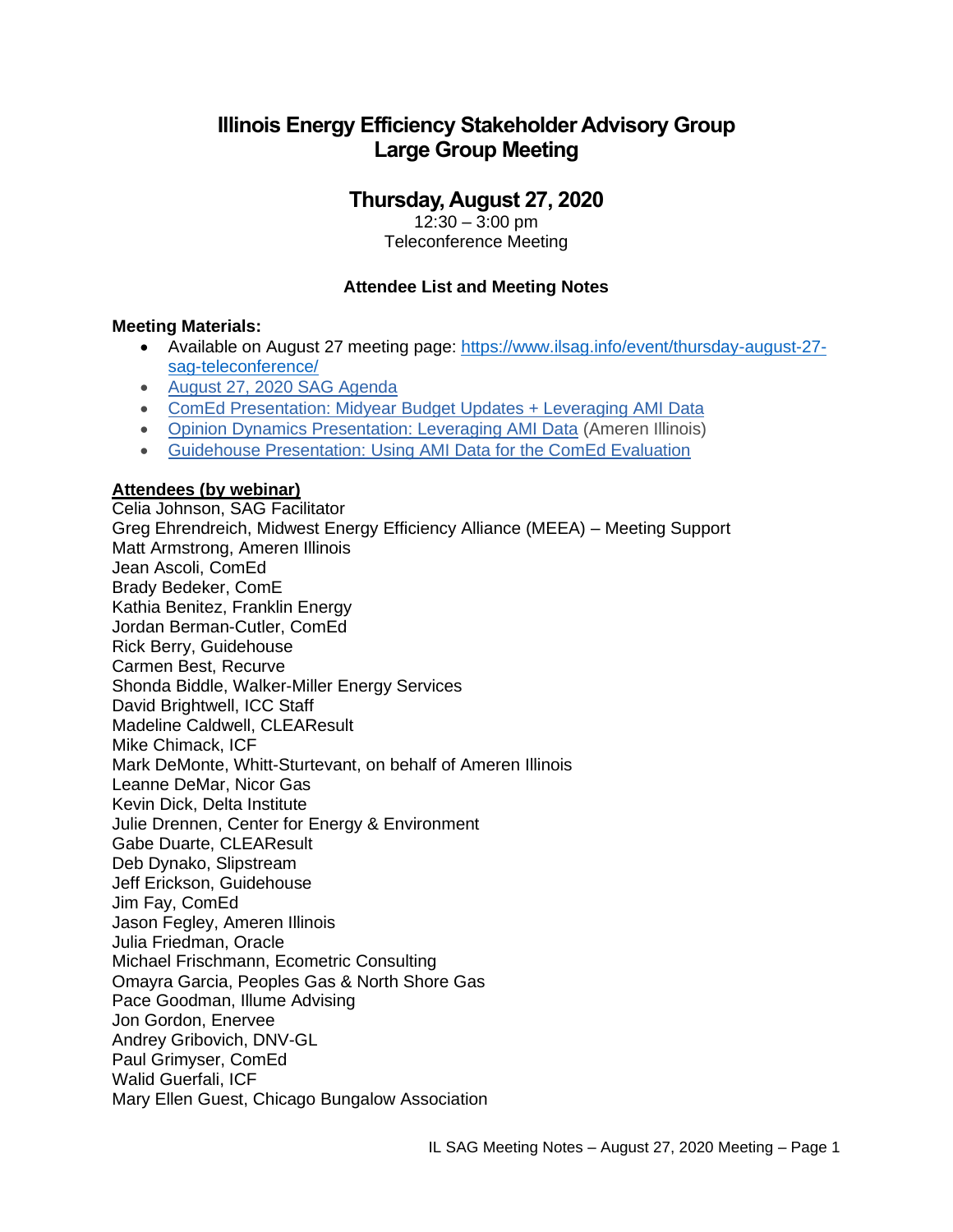Randy Gunn, Guidehouse Vince Gutierrez, ComEd Cliff Haefke, Energy Resources Center, UIC Mark Hamann, ComEd David Hernandez, ComEd Travis Hinck, GDS Associates Brian Hoeger, Nexant Julie Hollensbe, ComEd Nick Horras, CEDA Hannah Howard, Opinion Dynamics Michael Ihesiaba, ICF Jim Jerozal, Nicor Gas Amy Jewel, Elevate Energy Kara Jonas, MEEA Kristen Kalaman, Resource Innovations Lalita Kalita, ComEd Haley Keegan, Resource Innovations Chester Kolodziej, Northern IL Summits and Expos Larry Kotewa, Elevate Energy Ryan Kroll, Driftless Energy Molly Lunn, ComEd Marlon McClinton, Utilivate Brady McNall, DNV-GL Rebecca McNish, ComEd Nishant Mehta, Guidehouse Gina Melekh, Franklin Energy Tim Melloch, Future Energy Enterprises Mark Milby, ComEd Abigail Miner, IL Attorney General's Office Bruce Montgomery Jennifer Moore, Ameren Illinois Oscar Mora-Diaz, Energy Resources Center, UIC Phil Mosenthal, Optimal Energy, on behalf of IL Attorney General's Office Sarah Moskowitz, Citizens Utility Board Chris Neme, Energy Futures Group, on behalf of NRDC Rob Neumann, Guidehouse Charles Newborn, SEEL Victoria Nielsen, Applied Energy Group Jarred Nordhus, Franklin Energy Eric O'Neill, Michaels Energy Maria Onesto Moran, Green Home Experts Randy Opdyke, Nicor Gas Antonia Ornelas, Elevate Energy Hanh Pham, Willdan Michael Pittman, Ameren Illinois Reine Rambert, MEEA Chad Ritchie, TRC Companies Zach Ross, Opinion Dynamics Kristol Simms, Ameren Illinois Ramandeep Singh, ICF Holly Spears, SEEL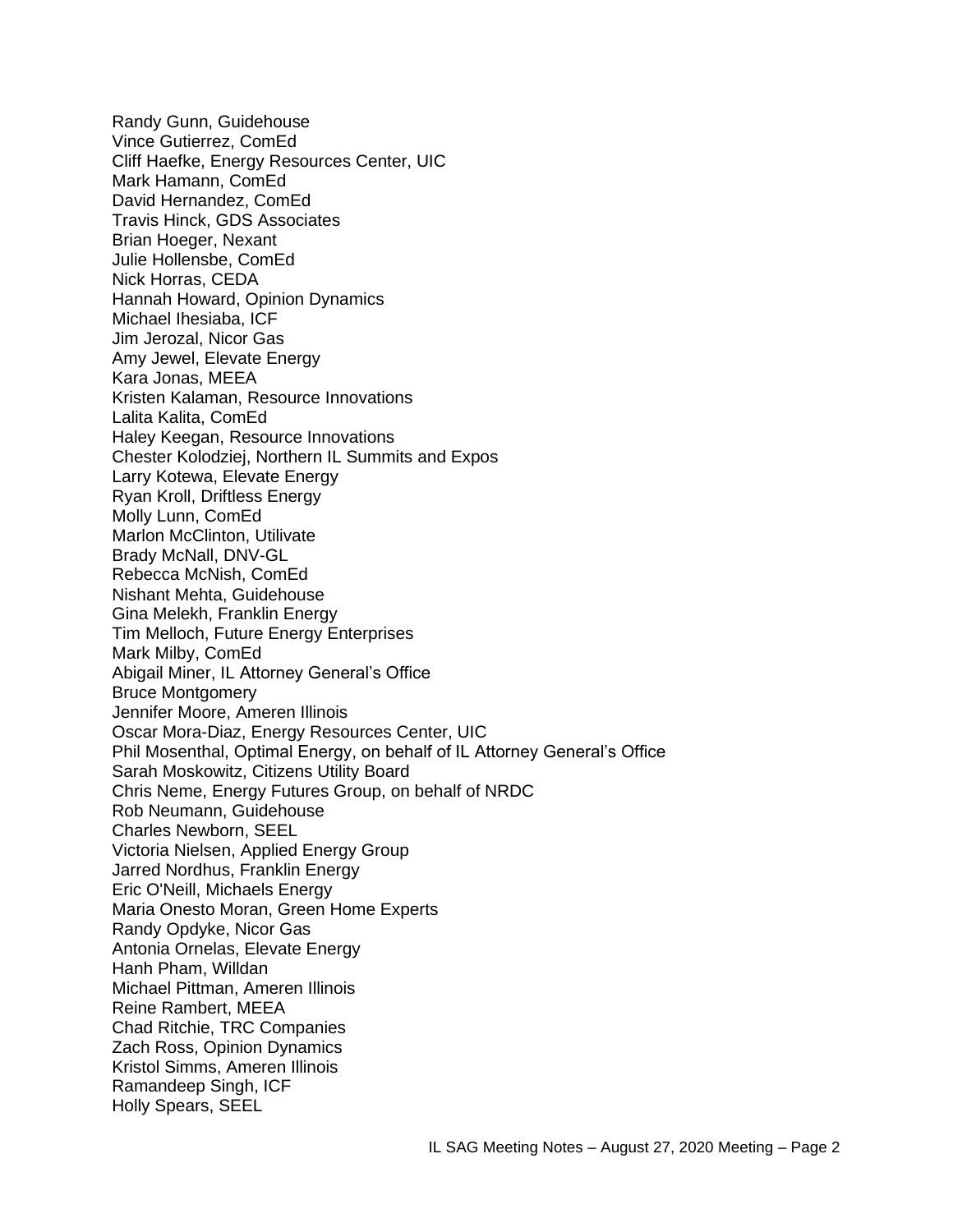Tristan Stamets, SEEL Emily Startz, Power Takeoff Jacob Stoll, ComEd Mark Szczygiel, Nicor Gas Chris Townsend, CJT Energy Law Desiree Vasquez, Franklin Energy Andy Vaughn, Ameren Illinois Ted Weaver, First Tracks Consulting, on behalf of Nicor Gas David Whittle, Leidos Jessica Williams, Green Home Experts Ken Woolcutt, Ameren Illinois Cate York, Citizens Utility Board Joel McManus, TRC Companies Christina Pagnusat, Peoples Gas & North Shore Gas Patricia Plympton, Guidehouse Arvind Singh, DNV-GL Chris Vaughn, Nicor Gas Sara Wist, Cadmus Group

### **Meeting Notes**

Follow-up questions indicated in red font.

### **Opening and Introductions**

*Celia Johnson, SAG Facilitator*

Purpose of meeting:

- 1. For ComEd to update SAG on 2020 portfolio rebalancing.
- 2. To educate SAG participants on Advanced Metering Infrastructure (AMI) data use; discuss potential future use of data (Ameren Illinois and ComEd).

### **ComEd 2020 Mid-Year Budget Updates**

*Molly Lunn, ComEd*

- ComEd provided a similar update around the same time last year. Today's presentation will share mid-year updates and significant changes from the last 8 months or so. We monitor program performance toward meeting year end budget and savings goals; this is a mid-year deep dive to assess where, if any, shifts need to be made.
- COVID-19 has been this year's biggest driver of the shift. Didn't want to do anything before now because everything was in flux. It has settled down now. Right now, residential was about 21% under budget, so have shifted that to Income Eligible and Business. We are now on track to meet savings goals about 2% under budget.
- Downward trends: Residential program 21% under budget. Almost \$13M. 4 program elements, appliance recycling, HEA, product rebates, and HVAC rebates. Those programs wouldn't recover by year end, even though others might recover. Virtual HERs has not seen the demand that would return that to earlier levels, as an example.

*[Chris Neme] When you say residential programs, is that inclusive or exclusive of IQ?* 

*[A: Exclusive of income qualified]*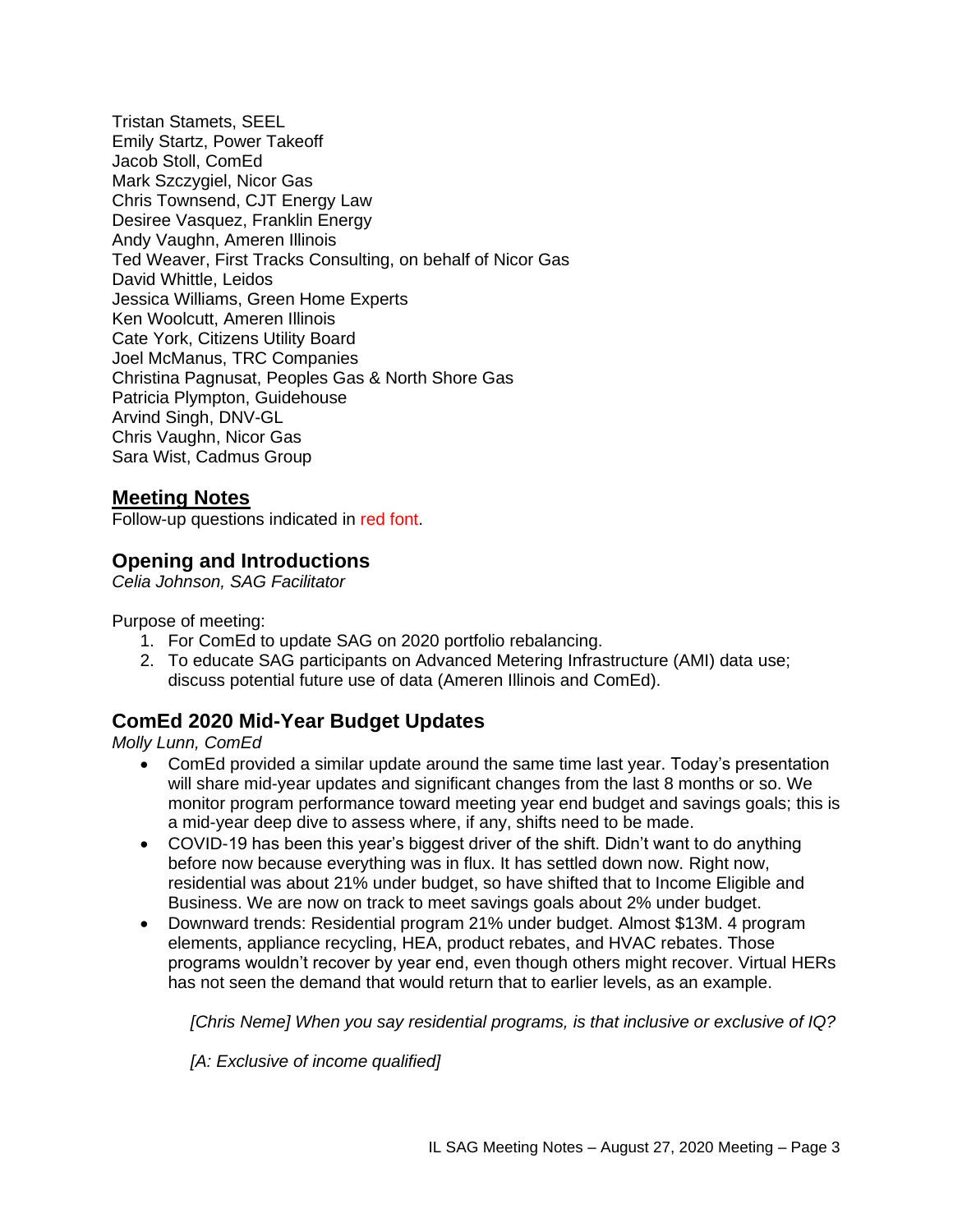- Appliance recycling was suspended due to COVID and we aren't resuming in 2020 due to contractor performance. Assessing in Plan 6 how we will relaunch that. There are a handful of programs that have held steady (HER, lighting, MF).
- Outside of residential, some drops including R&D/Emerging Tech (both COVID and pipeline issues), biz new construction, biz custom, RCx, and facility assessments.
- Upward budget shifts: Most significant in small business program. Strong demand since Q1 and continued in Q2. No major COVID impact. Rather than shut it down, able to add \$10M to program and is now 22% above initial budget. Also added some funding to biz standard, industrial systems, and non-profit offering. None of those were huge additions but some additional funding went there.
- Income eligible programs also increased with unspent funds. Though initially impacted by COVID, expect to recover by year end for most. Some have stronger demand than their initial budget could handle. Food bank program, IE SF, and kits all on track and took additional funding this year.
- Conclusion: As a result of mid-year review, on track to meet or exceed goals and about 2% under budget. Will meet carve-outs for portfolio as well. Across IE program, expect about \$49M (instead of stipulated \$48). On track for 4-year averages as well. In MF and public housing, programs are under what we wanted to spend, but we are trying to find ways to increase the spend throughout this year and will look for ways to do additional work in 2021. On track with the commitments we have made, however.

[*Chris Neme] Six months ago, you thought IE MF retrofits would be lower. COVID dropped it down, still consistent with stipulation minimum. Is that ramping back up and are you expecting, absent another stay-at-home, that it will be back up to 11-12M range next year?*

*[Molly Lunn] I don't want to commit because we are still discussing budgets for next year but we expect to be on track to rebounding in IHWAP and Elevate channels. Trying to shift comprehensive work more from SF to MF, but don't want to say it will be \$11M next year because we are just starting the process.*

- On track with business programs to spend \$37M, which is more than the FEJA requirement. In Third Party program, expect to spend \$27 (with a FEJA budget of \$25M). That is of course barring new stay-at-home orders which could affect these numbers, but right now we think we are in good shape. Will monitor over the remainder of the year and look for prudent ways to spend additional funds.
- We look at all options on the table, what levers could we pull to increase spending and savings. Lots of scrutiny to make sure they are prudent and thinking about balancing future year savings as well.

*[Cate York] On home energy assessments, I have been tracking the virtual offering. Just checked a couple of days ago, and there still wasn't an online scheduling option available. Customer confusion previously could have been an issue.*

*[Julie Hollensbe] Good point Cate. We did launch It online. It's both customer awareness and retraining staff with new offering. So, it has been slowly rolling out. Getting folks retrained for in person and trained for virtual side. Did first launch it with a growing waitlist. We did a soft launch with the virtual to work out kinks, reached out to that list, then promoted by call-ins, and now at the point where we can openly push it out more broadly through website and other promotional channels. Hopefully will be*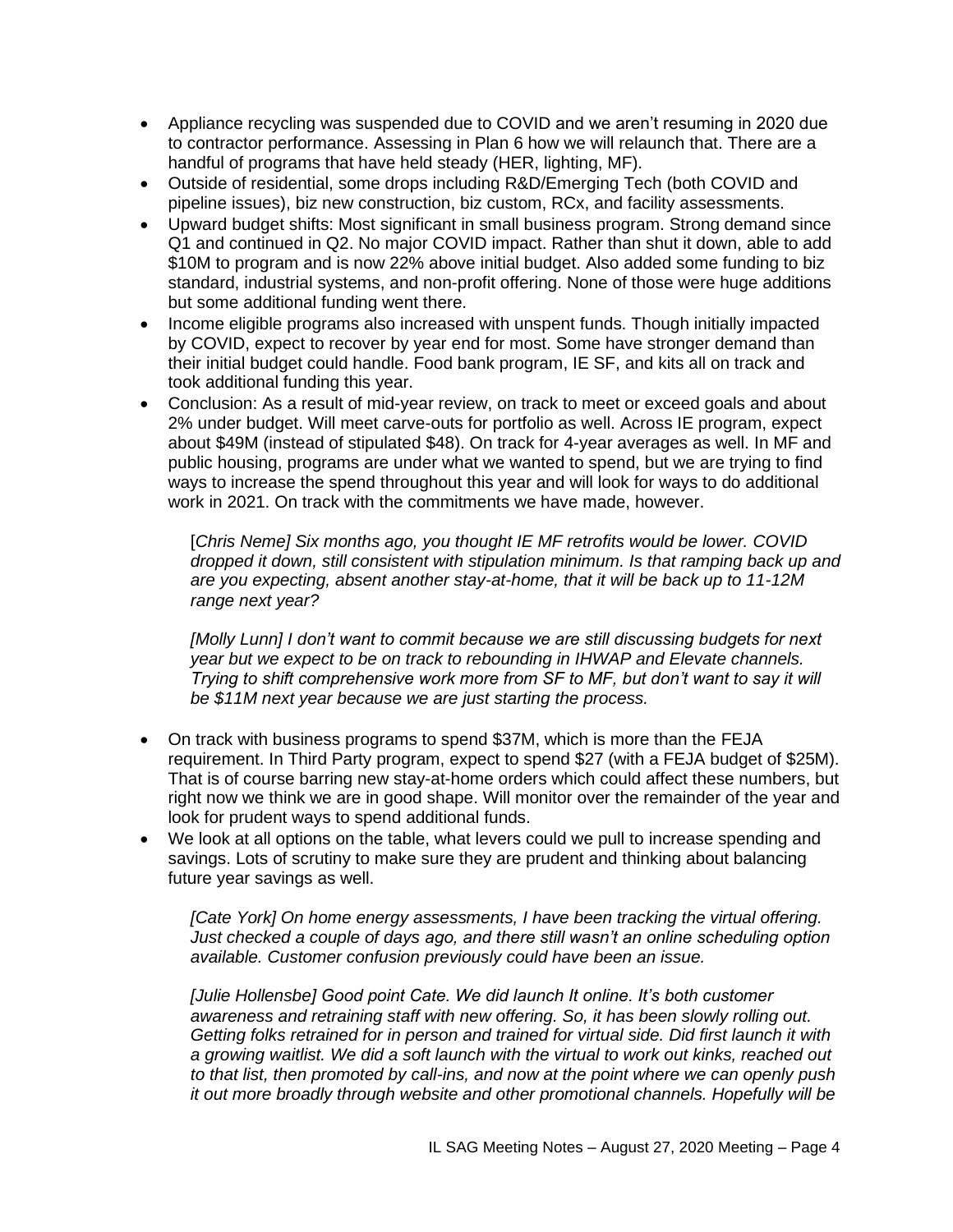*cleaner and clearer now. We didn't want to "shout it from the rooftops" before the technology and staff was ready. Given the months we weren't in the market, we won't be able to surge to the same level but should reach a new steady state even if we can't backfill.* 

## **Leveraging AMI Data**

*Presenters: Molly Lunn, ComEd; Zach Ross, Opinion Dynamics; and Jeff Erickson, Guidehouse*

#### **ComEd AMI Data Overview:**

- Presentation will highlight some of the non-evaluation ways we use AMI data, including current and potential future uses.
- First is the business energy analyzer this is a web-based tool that is free for business customers, based on account-level interval data. Also, virtual retro-commissioning – energy advisor remotely analyzes AMI data and recommends low- or no-cost improvements for facility operations. Parallel to that is the residential "My Account" for residential customers to view their hour by hour usage data. Typical use is month-tomonth or year-over-year but can drill down deep. Layering on that is smart meter connected device, where a customer can register for an in-home display that can wirelessly connect to their smart meter and display real-time usage data. Small customer pool for this, not a lot of customer interest. Finally, R&D pilots and customer targeting and recruitment that we sometimes use AMI data for  $-$  e.g. baseline study, save & share pilots. In the process of working with data vendors to see if can cost-effectively target customers.
- Challenges: Desire of customers to interact with AMI data is not high. Tools built on that data (e.g. BEA) have interest, but smart meter connected devices are not big with residential customers. Other piece that is a challenge is security requirements for transferring data to vendors – significant challenge. Has delayed pilots and program launches. It's delayed evaluations. We're trying to work through internally. Has to be a lot of rigor on how we manage that data, and we are required to have it. Have to balance. Doesn't mean it's impossible to use it.

*[Leanne DeMar] How much data is displayed to the customer (for My Account), in what timeframe?*

*[Molly Lunn] If I'm a customer and I go in and look at the previous month, I can look at hourly data day by day. Julie, does it go back to the full year?*

*[Follow-up response from ComEd]: We display 2 years of any data type (billing, AMI, etc.) through our customer interfaces, which includes both MyAccount data browser and Green Button Download.*

*[Molly Lunn] If I'm a customer and I go in and look at the previous month, I can look at hourly data day by day. Julie, does it go back to the full year?*

*[Cate York] I'm wondering whether administrative costs for pricing program recovered through the EE rider?* 

*[A: Separate from EE Rider]*

*[Molly Lunn] AC Cycling is one offering from ComEd.*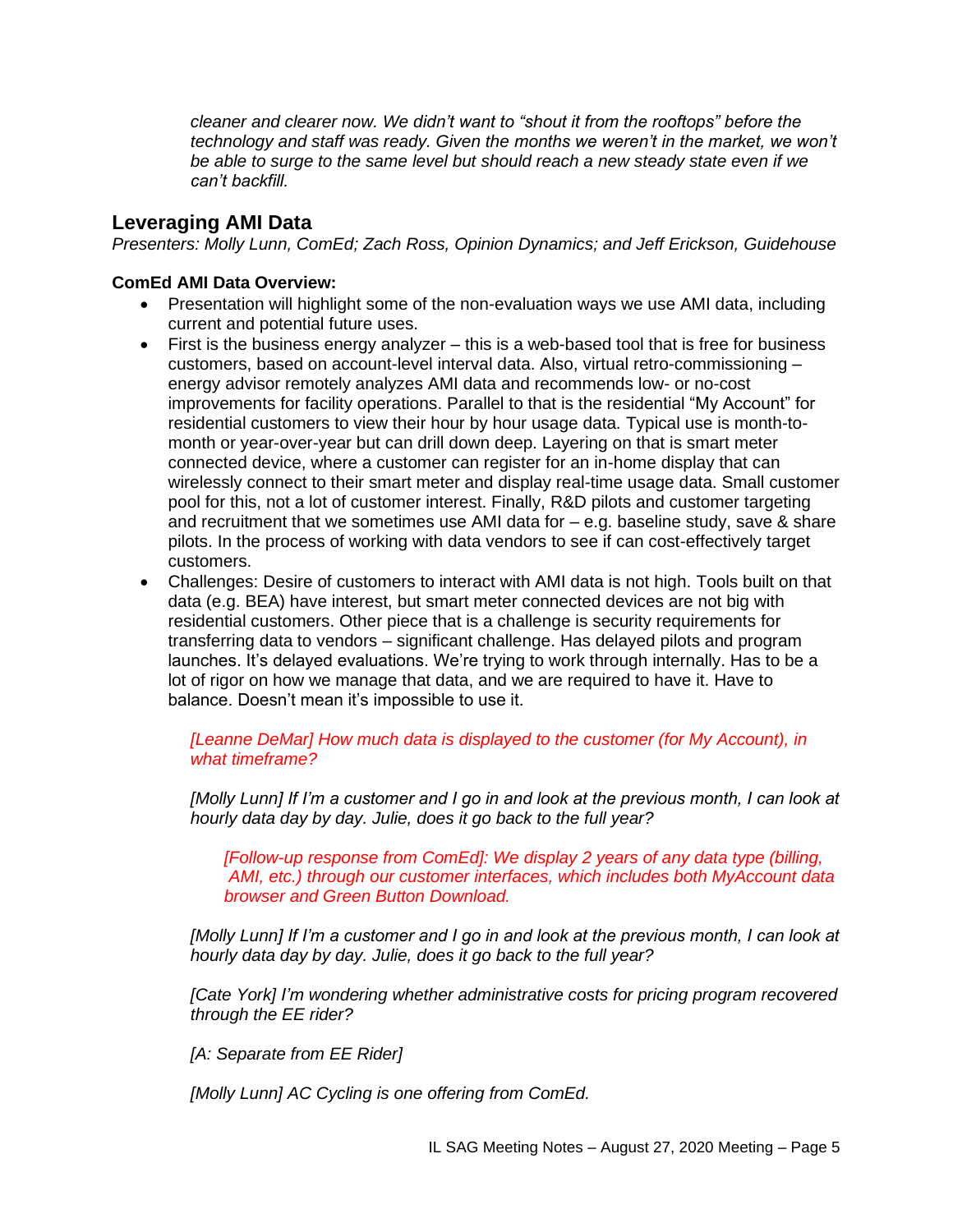*[Cate York] Is there coordination between AC Cycling and DR programs?*

*[Molly Lunn] Perhaps that's something we can discuss at a future meeting. There is a*  lot in the works about where AC cycling should be going and how that and EE and *DR and EE are working together.* 

*[Cate York] As AC Cycling incorporates smart thermostats, everything connects. For Green Button you can download up to a year of data. I rarely interact with a customer that knows that data is available to them. Wonder if enough has been pursued with how to translate that to customers to build awareness and make it accessible in a way they can actually use.*

*[Molly Lunn] I had green button connect on the slides originally and took it off. That is another avenue and a fair comment. Basing some of this on what we have seen with connected devices and the customer interest. But worth looking whether we have done enough on the awareness side.*

*[Kevin Dick] The value of the data is not the data itself, it's what you do with it. The Agentis analytics that serve the customers the data with commercial customers, look at their heat maps and things to make decisions, is super useful. But only available through Agentis vendor contract. Issue that data with utilities in general. Using Green Button that allows customers to share data with others, not really a robust API and not well supported. Don't seem to be much on the radar. Is there any policy for how utilities in IL are going to be providing data to third parties without vendor contracts, or is it just off the table? If Green Button Connect isn't going to be supported, then it's waste of time. It's nice to play with and pilot, but if it's not going to be used is it worth it?*

*[Molly Lunn] Good feedback. Conversation on some of this can't just be limited to EE group. There is value in sharing data beyond EE too probably. Potential for it to help on the EE side but don't feel like we can be the only driver of that conversation in our utility.* 

*[Kevin Dick] It is a larger issue. Not suggesting we should go in that way. I think Green Button Connect (GBC) should be used to demonstrate in small pilots and then an API that would be a better way to transfer data. ComEd did a good job putting the API in place. It's very secure. There is a whitelist of domains. The API is not useful as a modern API for large data sets, however. It's super useful for a couple hundred people. Small pilots. Good for a standard data schema. The vendor approach seems to be the approach, might need some more R&D and pilots. A certain number of pulls through GBC or some other API where customers could get permission to do that.*

*[Mark Milby] If we're talking about a limited pool of participants, assume residential here. It's possible you could use the GBC and customer permission to conduct a test that way. A lot of what Molly was talking about though, is engaging with vendors taking large data sets with lots of customers. These are two different approaches.*

*[Kevin Dick] It might be useful for the sake of innovation to allow some of this smaller data connection. For example, our product the value of the data is to build a proactive subsidy based on data on a daily, weekly, and monthly basis. Couldn't do that without*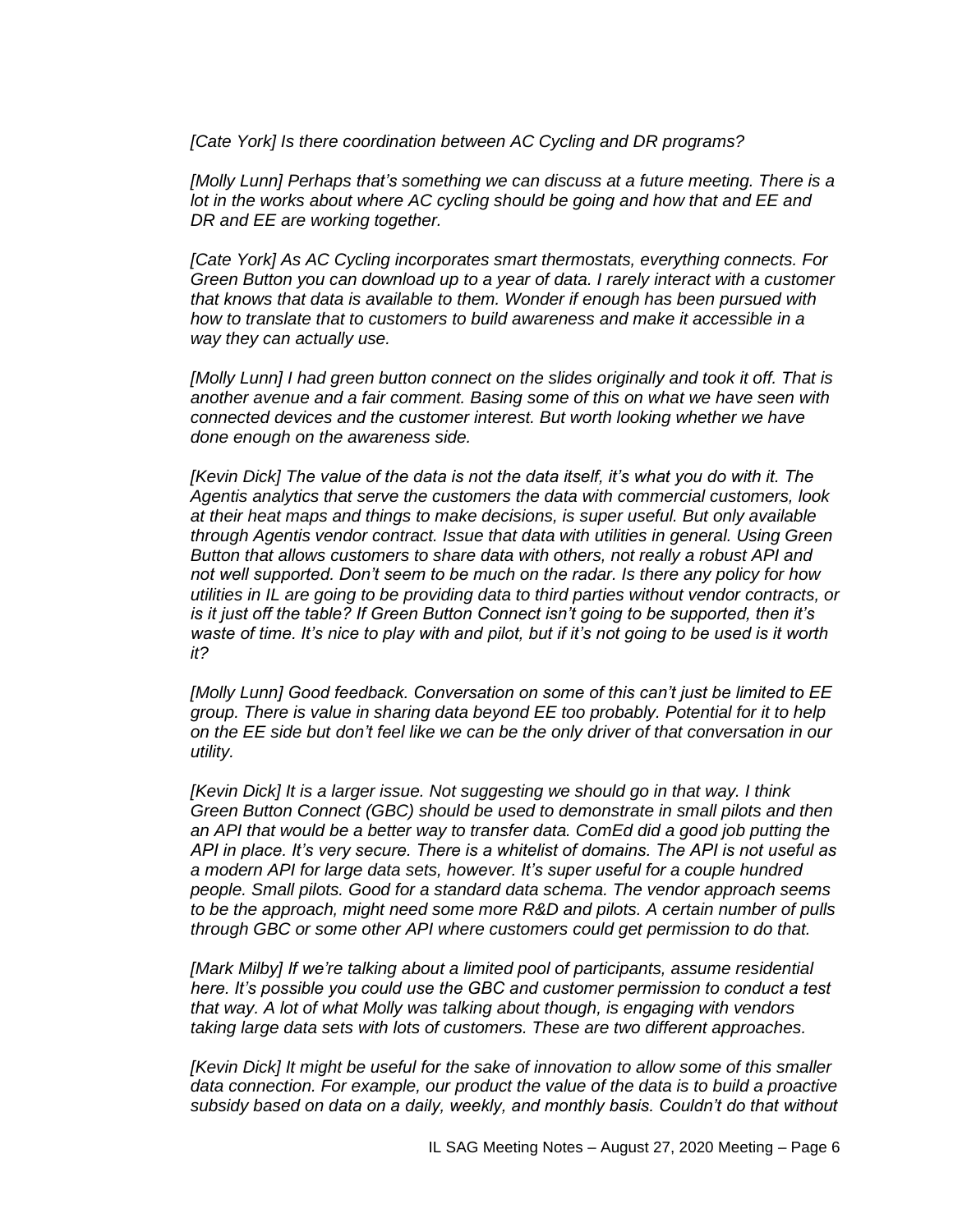*having real-time interaction with customer data. Need to understand the interaction with the user end. The bar is too high for small innovative pilots to have to go through the full vendor data connection. Would be useful to have a limited API for pilot data.* 

*[Mark Milby] Useful suggestion. I agree there should be an approach that looks at different levels. It matters whether it's a contracted pilot with the R&D group compared to a vendor trying to develop a project.* 

*[Kevin Dick] Yes. GBC is not useful for production level API. Need a direct pull API like you are getting from other vendors for large scale production. The missing part is for people who are trying to test new innovative ideas in the EE space with real customer data without using a vendor contract or the non-robust GBC API.*

#### **Opinion Dynamics AMI Data Overview for Ameren Illinois:**

- Ameren asked us to present on AMI data on their behalf, so we will start there, then will talk about how we use it in evaluation.
- Ameren's AMI rollout has been a little behind ComEd. Ameren has been deploying in geographic pockets for 6 years for electric & gas. Elec is basically complete as of EOY 2019. Gas AMI rollout for small gas has been completed and large customers are in testing. 6-8-month completion estimate.
- Current and future AMI for Ameren programs: Virtual commissioning pilot similar to ComEd. Business Behavior Pilot with analyzer tool. Other key thing is supporting the voltage optimization program – both Ameren and OD using it to assess the changes form that program. There are some other future considerations as well. Ameren leverages AMI for other non-EE program offerings. Power Smart Pricing and Peak Time Rewards both use AMI. They are opt-in programs. Starting to explore how to leverage those programs or work with those programs for EE as well.
- There is some use of AMI right now around program targeting. Trying to identify electric space heating for future program targets.
- Ameren is actively exploring program concepts to leverage AMI data for next plan.

*[Cate York] It would be great to hear more about the efforts to connect EE and DR, especially for residential customers.*

*[Zach Ross] I don't have more concrete examples to share today. Looking for opportunities – e.g. bundling measures with pricing, looking for increased customer engagement.*

*[Cate York] One of the reasons we see lack of participation is that low number of events called and only \$0.17 reward.*

*[Zach Ross] Opportunities might be a bit less for those programs than elsewhere in the state. Reason we want to look at how to couple with other offerings, could leverage these programs a little more since right now participation isn't probably where we want it to be.*

• Challenges in AMI data: Data transfer issues. Have integrated with subcontractors for some of the programs. Working on how AMI will go for transfer for evaluation. Molly did a good job talking about security and we will be developing protocols to make sure it is anonymous, confidential, and disposed of when no longer needed.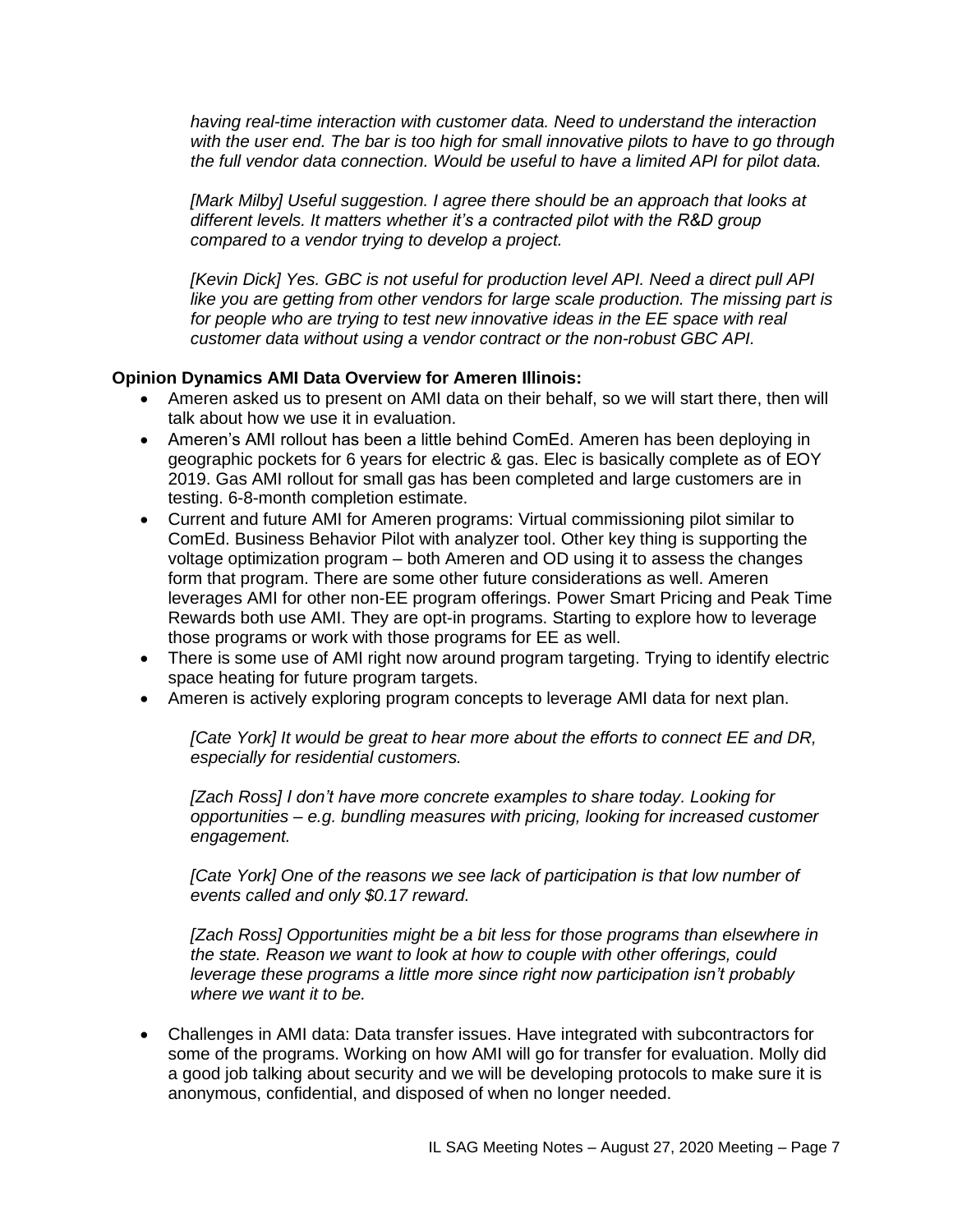- Benefits and costs of using AMI data can be powerful and valuable but want to make sure it is actually providing value. Additional evaluation costs around using the data. Want to make sure we are using the best use cases.
- AMI data use in evaluation. Approach reflects what Ameren is doing from the implementation side. We see it site-by-site, entire programs, and portfolio level. Need to ensure that we are using it where it is providing the most value and economies of scale. Specific use cases include implementation areas I just mentioned – and areas where we anticipate and have used in the past. E.g. site-specific use if the project suggests it can be useful. Will use it for advanced thermostats as that goes forward, Using it for hourly pricing. Expect to use it to look for interactions between that pilot and other parts of the portfolio. Expect in 2021 evaluation plan to use some advanced M&V feasibility assessments – using AMI data to remote screen projects for evaluation purposes and only have to go on-site for evaluation as we really need to.
- Snapshot of Virtual Cx pilot. Contracted with Power Takeoff. They analyze AMI data on regular intervals to identify possible participants and persistence of actions. OD will be using it to develop the modeling approaches and early savings estimates, to explore what is driving the savings in the projects, and will identify the best analytical approach to estimate savings form these types of programs going forward.

### **Guidehouse Overview of AMI Data Use in Evaluations for ComEd:**

- We have some categories of how we use AMI data for the evaluation. A bit of a case study approach. Econometric analysis, Site-specific analysis, and the Smart Tool. Also, voltage optimization, but it's distribution data we use for that and not customer level AMI data, though there has been discussion about how we /could/ use that data.
- Residential advanced thermostats: We have been working with a large set of historical AMI data from ComEd at the half-hour level to use a daily regression model. Higher level of resolution on the correlation between thermostat use and temperature. Very helpful to be able to look at the daily level for this. Can create hourly load shapes for groups of customers and segment the data in different ways to give more insight into how smart thermostats might change how air conditioning is operating.
- Virtual Retro-commissioning: This has been running long enough that we have one evaluation report completed from last year. Use hourly data and match with weather data, and program information about what customers did and when they did it. Line up changes in energy use with changes we see from the program. Then use regression model to calculate savings model for each customer. Imagine that this kind of approach will be used in pilots and could be useful in the future.
- Small business thermostat: There are enough programmable thermostats that we could estimate savings for those thermostats from AMI data, with matched controls and minimal distance algorithms to update estimates in TRM.
- Site-specific analysis: This is something we have been doing since AMI data was available. Exclusively on the business sector, typically on large projects. Will use it in customer engineering model to estimate consumption over time and normalize to consumption over time. Custom, Data Centers, Industrial Systems, RCx common approaches.
- Smart Tool pilot: As Zach mentioned for Ameren, they are implementing pilot on this as well. We have a bit of a head start on that. Takes AMI data for whole population, weather normalizes, and uses it for various purposes. Allows us to analyze from a desk instead of the expense, time, customer hassle to go on-site and meter things. Exploring using it for TRM research.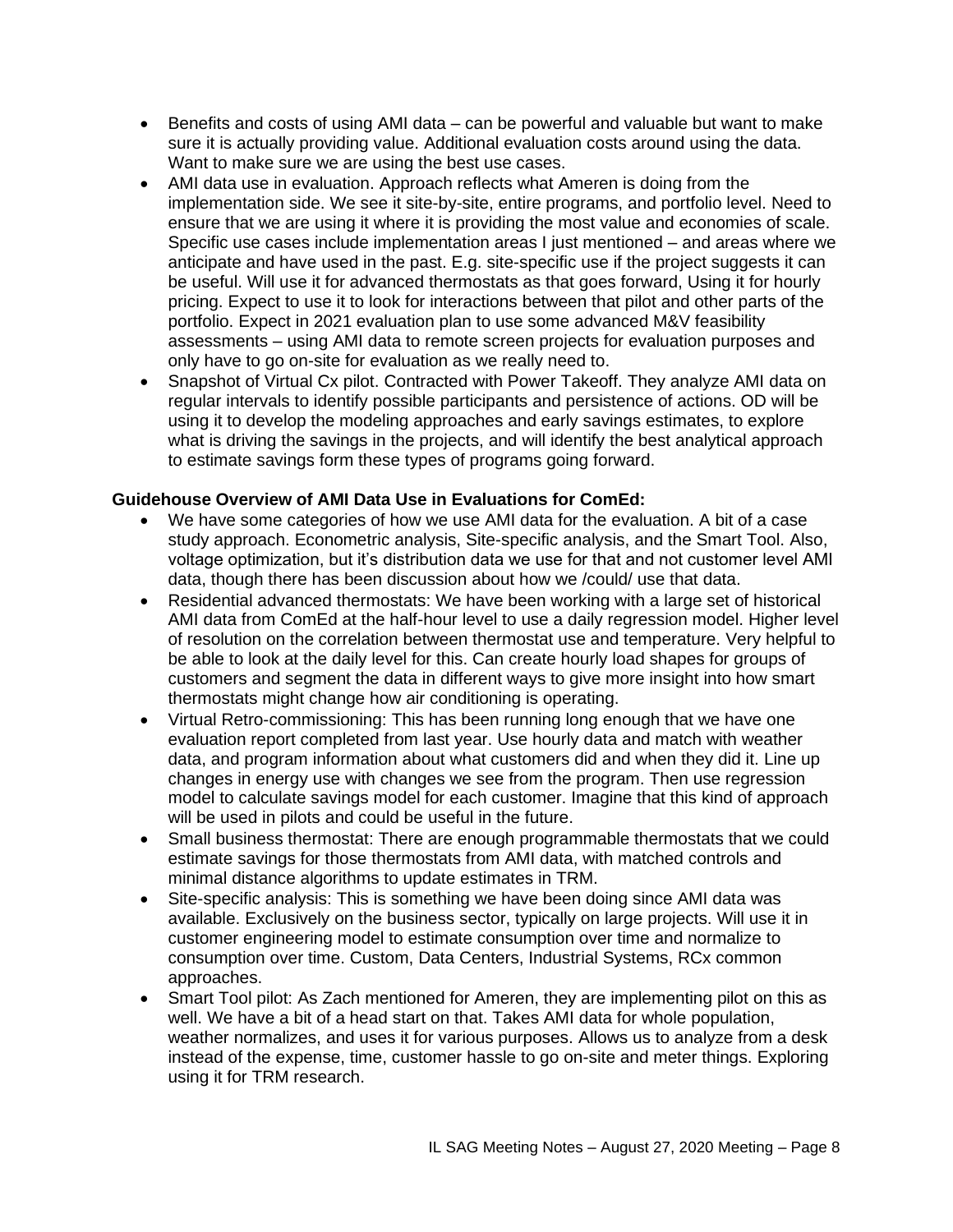• Newer area we are exploring where we can use the regression Smart Tool to see whether the data is supporting that the TRM is over- or under-estimating savings. For example, 2019 data says we might need to look more closely at compressed air and some of the refrigeration measures.

#### **Question for Discussion: Do SAG participants have any specific questions or feedback on how AMI will be used for implementation and evaluation?**

*[Tim Melloch] Is there potential for a new residential behavior program using AMI data – providing more real-time data to customers about use trends? When OPower first proposed home energy reports, seemed like fiction, but it was hard to argue with the data. My thought with AMI, for the first few days I logged in and looked at the data and then it dropped off. I always look at my weekly reports now. Some function like that along with recommendations could help increase that. Is there a new opportunity for behavior change in the residential arena?*

*[Kevin Dick] We did that a couple of years ago with a daily text message with IDO and has been done in Michigan and piloted a little in ComEd. It's hard to scale something*  like this without small pilots that require daily data to do. The current APIs don't *provide a cost-effective way to get this daily data out of the utility currently in a way that is able to do that, without being essentially a vendor. And then the data is still two days old by the time you get it. A trigger for someone to react to and act on requires data APIs that can provide more real time data that just don't exist.*

*[Tim Melloch] We try to train people to turn off lights and worry about vampire loads, and then they don't see their energy use change much. I don't need real-time but week to week trends have helped me. Example turning off my dehumidifier. Can we drive more magnitude than in a monthly report?*

*[Kevin Dick] Example of a July 4th customer got a big usage report. They thought it was an issue. They had no idea that the daily cost was that much, and looked into weatherization and downsizing their AC. The trigger is the immediacy and it definitely does drive reductions of 4-7% in the small pilots. Needs to be immediate and actionable and that's what is missing from analytics reports. No trigger to make a change.*

*[Molly Lunn] I think one challenge, Tim, is that although there might be opportunity there, because of the framework we operate under – with CPAS and because of limited life of behavioral programs – tending to put more priority on longer life measures. Constantly looking at how to make HER fit better into that framework. Effort is going into things with long measure lives of 10+ years.*

*[Kevin Dick] You get the reduction in behavior and customer recognition that they can do something about. It's about setting up the planning process to make the change. Especially with homeowners who aren't doing it all at once. Less of a measure, more of being part of the marketing effort to trigger them to start looking.*

*[Molly Lunn] Yes, we have looked at whether we can use it for marketing instead of claiming savings.*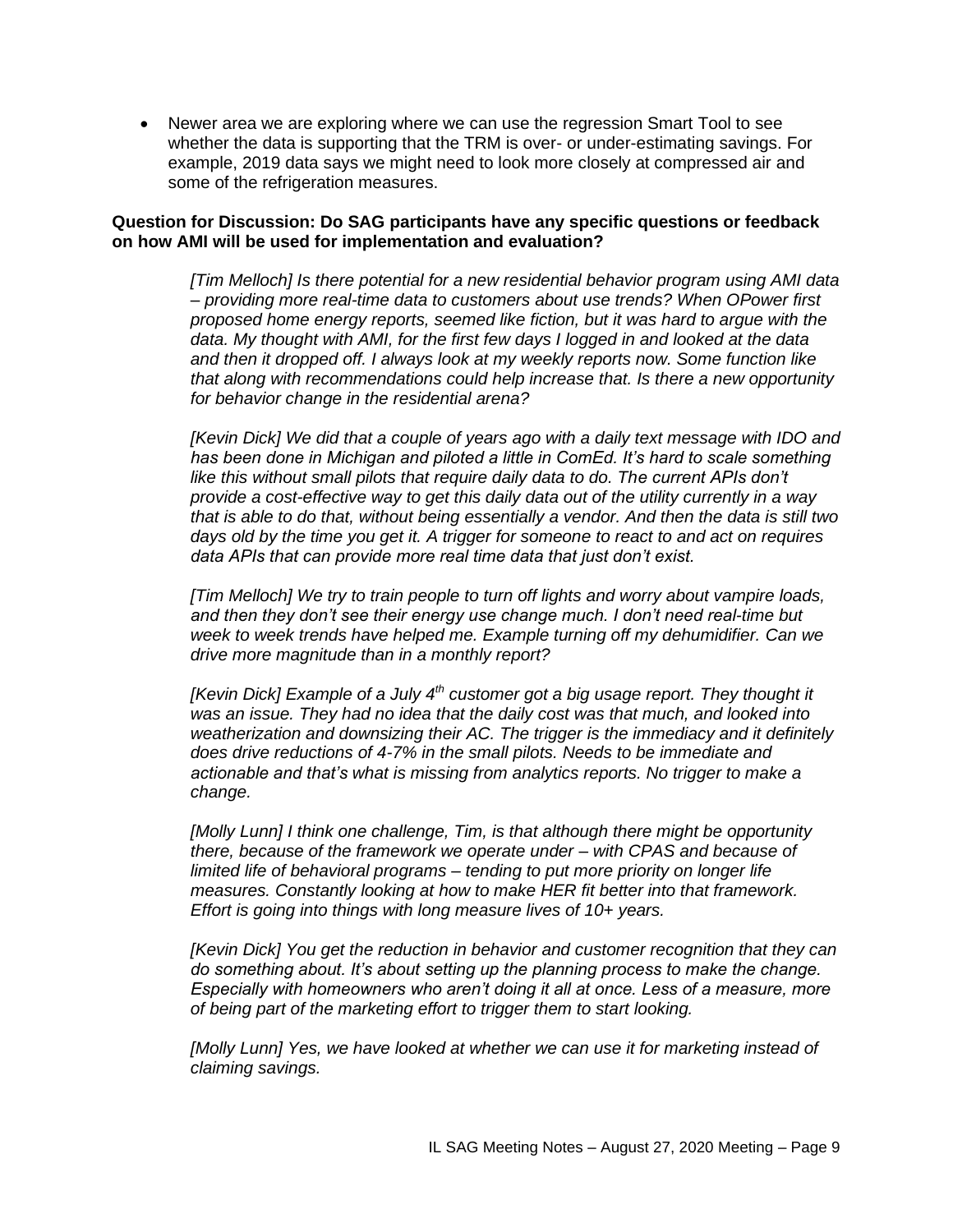*[Julie Hollensbe] This is an in-between, but in addition to paper reports we have high usage reports which give them trending usage. People can set thresholds. Also, weekly usage reports that show week-to-next. It's not AMI data, but it is a tighter horizon than a month after the fact. It's a challenge to think about how to really engage customers. Real-time can be a challenge. Sometimes there is a one-time novelty interest, but engaging them to take ongoing action can be a challenge. We do have some more nudges though.*

*[Kevin Dick] One of the reasons we've been moving away from that approach because it is already being covered by utilities pretty well. We want to use it for targeted customers to help with proactive payments and proactive subsidies that require not looking back but with immediate trigger. Your usage was \$15 yesterday, here's what you can do now. Need the motivation to pay attention to it and most customers don't keep up with daily spending, that's why we focus on income eligible.*

*[Cate York] There is a need to commit to programs like AC Cycling – automated DR programs. Measures that aren't as specific to real-time response by the customer. Wanted to ask a question about using more AMI data to refine TRM assumptions and using the data about electric use to better estimate savings. Was hoping for more clarity on that process and way to accomplish that.*

*[Jeff Erickson] I think the main thing we have used the smart tool for is to point at areas in the TRM where we need more attention, though it's probably a different analysis that leads to the TRM update. A realization rate could be calculated on a TRM estimate, though we haven't done that in Illinois. IF AMI data tells us it is consistently over or under estimating savings, one could put in a factor that increases or decreases savings accordingly. Nothing technical that prevents that, though it hasn't been done before.*

*[Chris Neme] One of the limitations of using AMI data for savings estimation, in TRM or not, is that it really only works for pre-/post- differences where the baseline is the pre-installation condition. Many measures are promoted as time of natural replacement measures. Savings bought relative to standard new one as opposed to high efficiency new one as a baseline – not useful for AMI savings estimation. Would also argue for some measures that the savings numbers also need to be large enough to really be able to get a value that the accuracy isn't lost in the noise. Could probably use AMI data to help inform TRM assumptions about things like run time for example. Given the mix of measures that utilities promote, there are significant limitations.*

*[Bruce Montgomery] Are there geographic and demographic analytics available from AMI data?*

*[Jeff Erickson] Actual AMI data itself, no. Marry that with other data that the utility has – like address information – can give geographic. To the extent the utility has any customer demographic data in their customer management system, it can be done. Some of the demographic data is top notch, other less so. Also, possible to purchase demographic data from the market like DNB and other sources.*

*[Bruce Montgomery] Are there publicly accessible AMI dashboards to monitor some of the applications discussed today?*